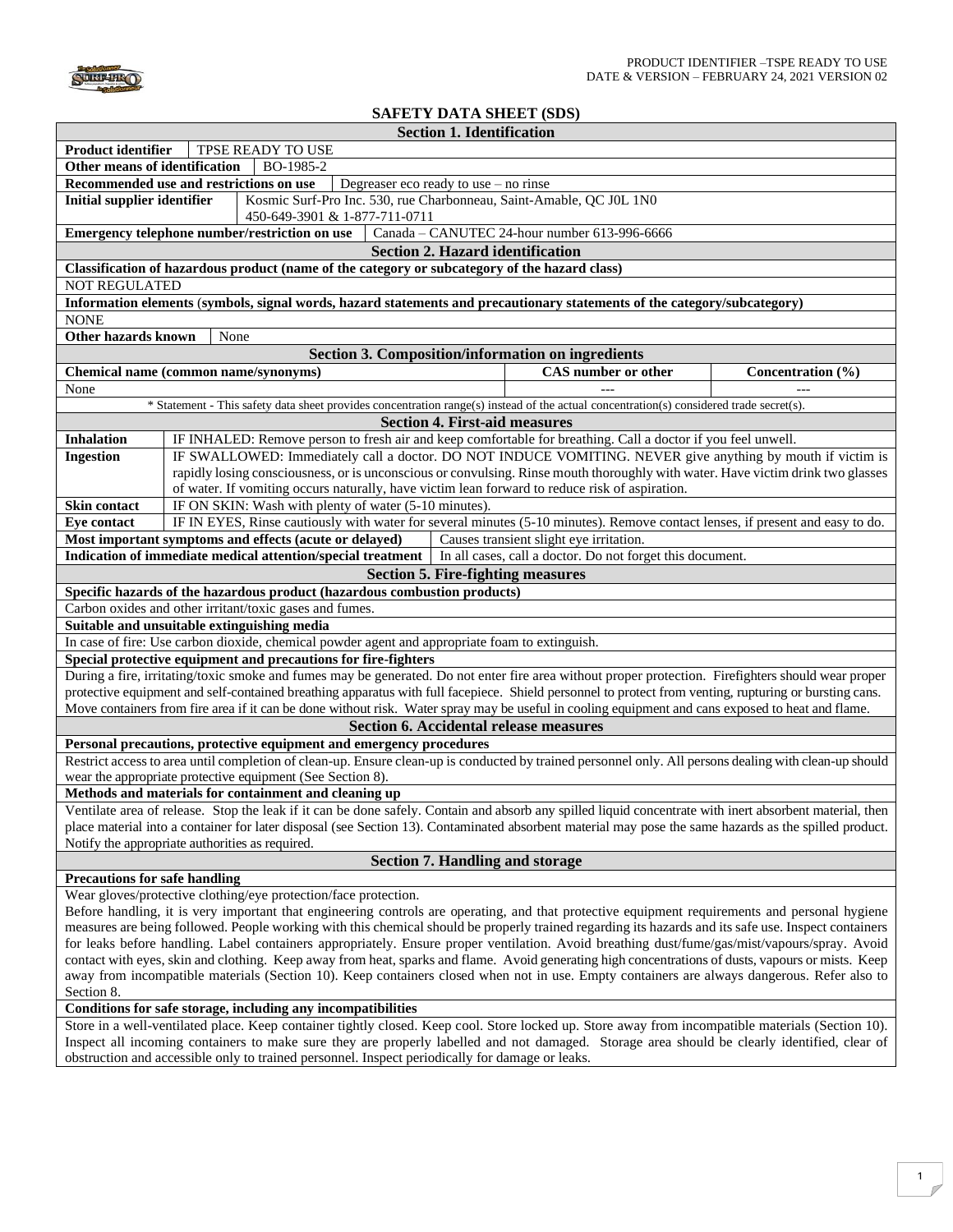

## **Section 8. Exposure controls/Personal protection**

**Control parameters (biological limit values or exposure limit values and source of those values)** 

Exposure limits: ACGIH – TLV-TWA & PEL-TWA none.

## **Appropriate engineering controls**

Use under well-ventilated conditions. Local exhaust ventilation system is recommended to maintain concentrations of contaminants below exposure limits. Make emergency eyewash stations, safety/quick-drench showers, and washing facilities available in work area.

## **Individual protection measures/personal protective equipment**

Respiratory protection is required if the concentrations are higher than the exposure limits. Use a NIOSH approved respirators if the exposure limits are unknown. Chemically protective gloves (impervious), and other protective clothing to prevent prolonged or repeated skin contact, must be worn during all handling operations. Wear protective chemical splash goggles to prevent mists from entering the eyes. Wash hands/nails/face thoroughly after handling. Do not eat, drink or smoke when using this product. Practice good personal hygiene after using this material. Remove and wash contaminated work clothing before re-use.

| Section 9. Physical and chemical properties                                                                                                        |                                                          |               |  |  |  |
|----------------------------------------------------------------------------------------------------------------------------------------------------|----------------------------------------------------------|---------------|--|--|--|
| Yellow liquid<br>Appearance, physical state/colour                                                                                                 | Vapour pressure                                          | Not available |  |  |  |
| Fresh<br>Odour                                                                                                                                     | Vapour density                                           | Not available |  |  |  |
| <b>Odour threshold</b><br>Not available                                                                                                            | <b>Relative density</b>                                  | $\sim 1$      |  |  |  |
| Not available<br>pH                                                                                                                                | <b>Solubility</b><br>Soluble                             |               |  |  |  |
| <b>Melting/freezing point</b><br>Not available                                                                                                     | Partition coefficient - n-octanol/water<br>Not available |               |  |  |  |
| Initial boiling point/range<br>Not available<br>Auto-ignition temperature                                                                          |                                                          | Not available |  |  |  |
| Flash point   Not available                                                                                                                        | <b>Decomposition temperature</b><br>Not available        |               |  |  |  |
| <b>Evaporation rate</b><br>Not available                                                                                                           | <b>Viscosity</b><br>Not available                        |               |  |  |  |
| <b>Flammability (solids and gases)</b><br>Not available                                                                                            | <b>VOC</b><br>Not available                              |               |  |  |  |
| Upper and lower flammability/explosive limits<br>Not available                                                                                     | Other<br>None known                                      |               |  |  |  |
| Section 10. Stability and reactivity                                                                                                               |                                                          |               |  |  |  |
| <b>Reactivity</b>                                                                                                                                  |                                                          |               |  |  |  |
| Does not react under the recommended storage and handling conditions prescribed.                                                                   |                                                          |               |  |  |  |
| <b>Chemical stability</b>                                                                                                                          |                                                          |               |  |  |  |
| Stable under the recommended storage and handling conditions prescribed.                                                                           |                                                          |               |  |  |  |
| <b>Possibility of hazardous reactions</b>                                                                                                          |                                                          |               |  |  |  |
| None                                                                                                                                               |                                                          |               |  |  |  |
| Conditions to avoid (static discharge, shock or vibration)                                                                                         |                                                          |               |  |  |  |
| Keep away from heat, hot surfaces, sparks, open flames and other ignition sources. No smoking.                                                     |                                                          |               |  |  |  |
| <b>Incompatible materials</b>                                                                                                                      |                                                          |               |  |  |  |
| Oxidizing materials; etc.                                                                                                                          |                                                          |               |  |  |  |
| <b>Hazardous decomposition products</b>                                                                                                            |                                                          |               |  |  |  |
| None known                                                                                                                                         |                                                          |               |  |  |  |
| <b>Section 11. Toxicological information</b>                                                                                                       |                                                          |               |  |  |  |
| Information on the likely routes of exposure (inhalation, ingestion, skin and eye contact)                                                         |                                                          |               |  |  |  |
| Causes transient slight eye irritation.                                                                                                            |                                                          |               |  |  |  |
| Symptoms related to the physical, chemical and toxicological characteristics                                                                       |                                                          |               |  |  |  |
| Skin irritation, redness, stinging, pain; Eye irritation, redness, tearing.                                                                        |                                                          |               |  |  |  |
| Delayed and immediate effects (chronic effects from short-term and long-term exposure)                                                             |                                                          |               |  |  |  |
| Skin Sensitization - No data available; Respiratory Sensitization - No data available; Germ Cell Mutagenicity - No data available; Carcinogenicity |                                                          |               |  |  |  |
| - No ingredient listed by IARC, ACGIH, NTP or OSHA Reproductive Toxicity - No data available; Specific Target Organ Toxicity - Single              |                                                          |               |  |  |  |
| Exposure – No data available; Specific Target Organ Toxicity — Repeated Exposure – No data available; Aspiration Hazard – No data available;       |                                                          |               |  |  |  |
| Health Hazards Not Otherwise Classified - No data available.                                                                                       |                                                          |               |  |  |  |
| Numerical measures of toxicity (ATE; LD <sub>50</sub> & LC <sub>50</sub> )                                                                         |                                                          |               |  |  |  |
| No data available.                                                                                                                                 |                                                          |               |  |  |  |
| ATE not available in this document.                                                                                                                |                                                          |               |  |  |  |
| <b>Section 12. Ecological information</b>                                                                                                          |                                                          |               |  |  |  |
| Ecotoxicity (aquatic and terrestrial information)                                                                                                  |                                                          |               |  |  |  |
| No data available.                                                                                                                                 |                                                          |               |  |  |  |
| <b>Persistence and degradability</b><br>No data available                                                                                          |                                                          |               |  |  |  |
| <b>Bioaccumulative potential</b><br>No bioaccumulation is to be expected.                                                                          |                                                          |               |  |  |  |
| <b>Mobility</b> in soil<br>No data available                                                                                                       |                                                          |               |  |  |  |
| <b>Other adverse effects</b><br>No data available                                                                                                  |                                                          |               |  |  |  |
| <b>Section 13. Disposal considerations</b>                                                                                                         |                                                          |               |  |  |  |
| Information on safe handling for disposal/methods of disposal/contaminated packaging                                                               |                                                          |               |  |  |  |
| Dispose of contents/container into safe container in accordance with local, regional or national regulations.                                      |                                                          |               |  |  |  |